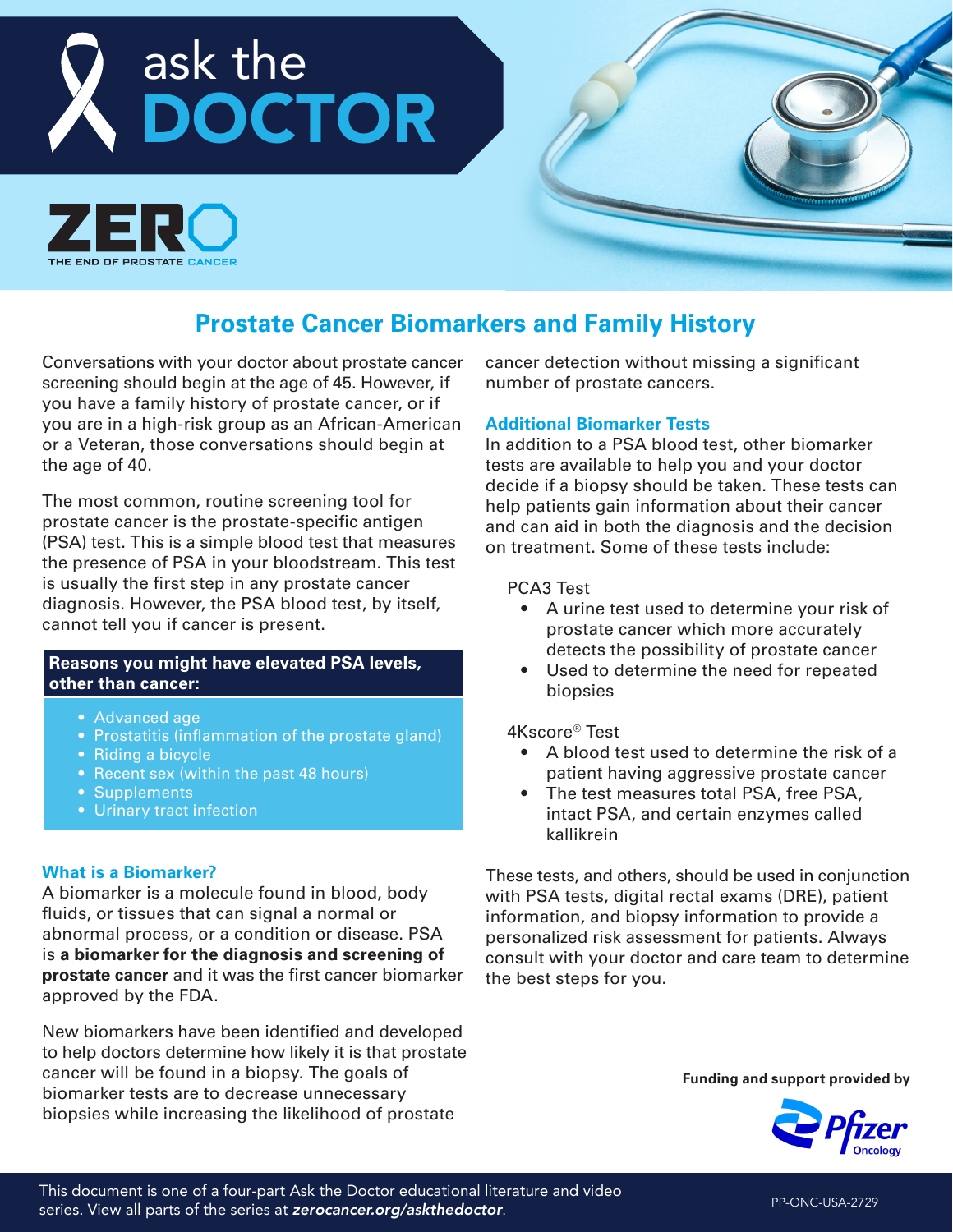



# **Prostate Cancer Screening for High-Risk Men**

#### **Are You High Risk?**

All men are at risk of developing prostate cancer at some time in their lives. However, you may be at increased risk if you:

- Have a family history of prostate, breast, colorectal, or ovarian cancer
- Are African-American
- Are a Veteran

Falling into one or more of these categories could increase your risk of developing prostate cancer or being diagnosed with more aggressive disease. Knowing your risk could help you detect prostate cancer in its earliest stages. Most men should begin discussing prostate cancer screening with their doctor at the age of 45, but those at higher risk should begin having those conversations at the age of 40.



#### **Family History**

Knowing your family history of prostate cancer and other cancers can help determine your risk since some genetic mutations for cancers overlap. Some families, and even some cultures, find it difficult to discuss health and cancer history. However, these conversations are important and may help save lives. Having these conversations can often deepen family bonds and bring everyone closer.

#### **Genetic Testing**

Genetic testing can be broken down into two types: germline and somatic. Germline testing focuses on finding inherited gene mutations in every cell of the body while somatic testing identifies mutations that only exist in the tumor.

| <b>Germline Testing</b>                                                                                                                                                                                                                                                                                                                                                                          | <b>Somatic Testing</b>                                                                                                                                                                                                                                         |
|--------------------------------------------------------------------------------------------------------------------------------------------------------------------------------------------------------------------------------------------------------------------------------------------------------------------------------------------------------------------------------------------------|----------------------------------------------------------------------------------------------------------------------------------------------------------------------------------------------------------------------------------------------------------------|
| Conducted on blood<br>$\bullet$<br>or saliva<br>Identifies inherited<br>$\bullet$<br>gene mutations<br>present in every cell<br>of the body<br>Provides eligibility<br>$\bullet$<br>for targeted therapies<br>if cancer progresses<br>Provides risk of<br>$\bullet$<br>additional cancers<br><b>Offers information</b><br>$\bullet$<br>regarding family<br>member's risk of<br>developing cancer | <b>Conducted on tissue</b><br>$\bullet$<br>or circulating tumor<br>DNA in the blood<br>Identifies gene<br>$\bullet$<br>mutations that exist<br>only in the tumor<br><b>Provides eligibility</b><br>$\bullet$<br>for targeted therapies<br>if cancer progresses |

Talk to your healthcare provider or a genetic counselor about the pros and cons of genetic testing. Genetic testing is not for everyone, but learning more can help you make the best decisions for you and your family.

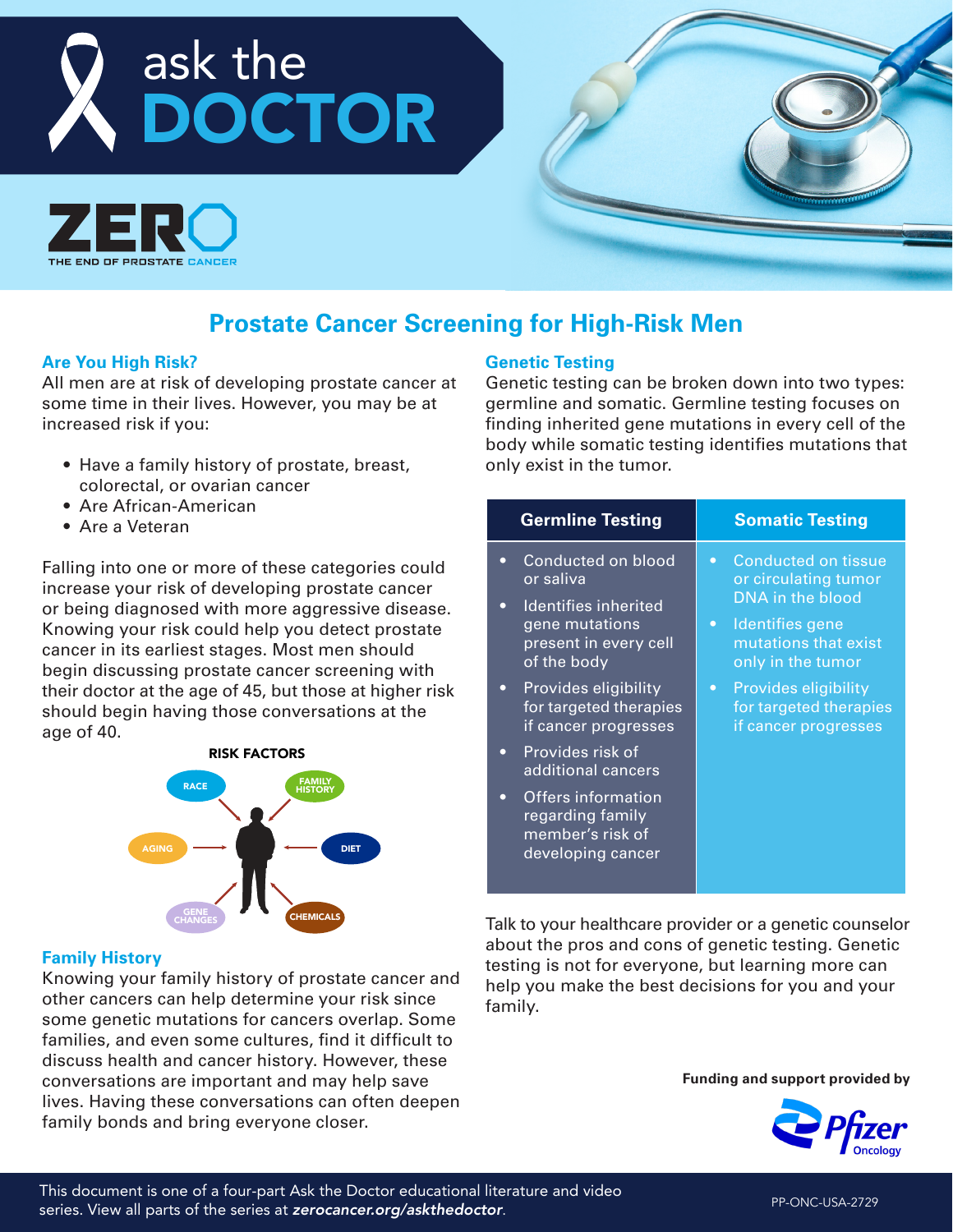# ask the DOCTOR



# **Living with Prostate Cancer**

What does it mean to "live" with prostate cancer? Well, for most men it means continuous and routine screening, learning ways to manage side effects of treatments, and discovering new ways to adapt to life after diagnosis. After a prostate cancer diagnosis, priorities regarding relationships, careers, or lifestyle may change.

There are more than three million prostate cancer survivors in the United States and each of them are on an individual journey to navigate their life with this disease.



## **What is Survivorship?**

Survivorship focuses on the health and well-being of a person with cancer from the time of diagnosis until the end of life. This includes the physical, mental, emotional, social, and financial effects of cancer.

All patients who have completed primary cancer treatment should receive a comprehensive care summary and follow-up plan. The plan will inform you and your treatment team of the long-term effects of prostate cancer and its treatment, identify support resources in the community, and provide guidance on follow-up care, early detection, and health maintenance.

### **Survivorship Care Plan**

- Should be provided to every cancer survivor after primary treatment
- Serves as a comprehensive care summary
- Provides a record of treatments and follow-up plan
- Acts as a roadmap to life after prostate cancer treatment

Below are tips that may help you maximize your quality of life after a prostate cancer diagnosis:

- Join a prostate cancer support group
- Connect with a prostate cancer advocacy organization
- Stay current on prostate cancer diagnosis and treatment advances
- Speak with a sexual health specialist
- Make time for what you really want
- Find ways to relax



- Exercise regularly
- Maintain a healthy weight
- Eat a healthy diet